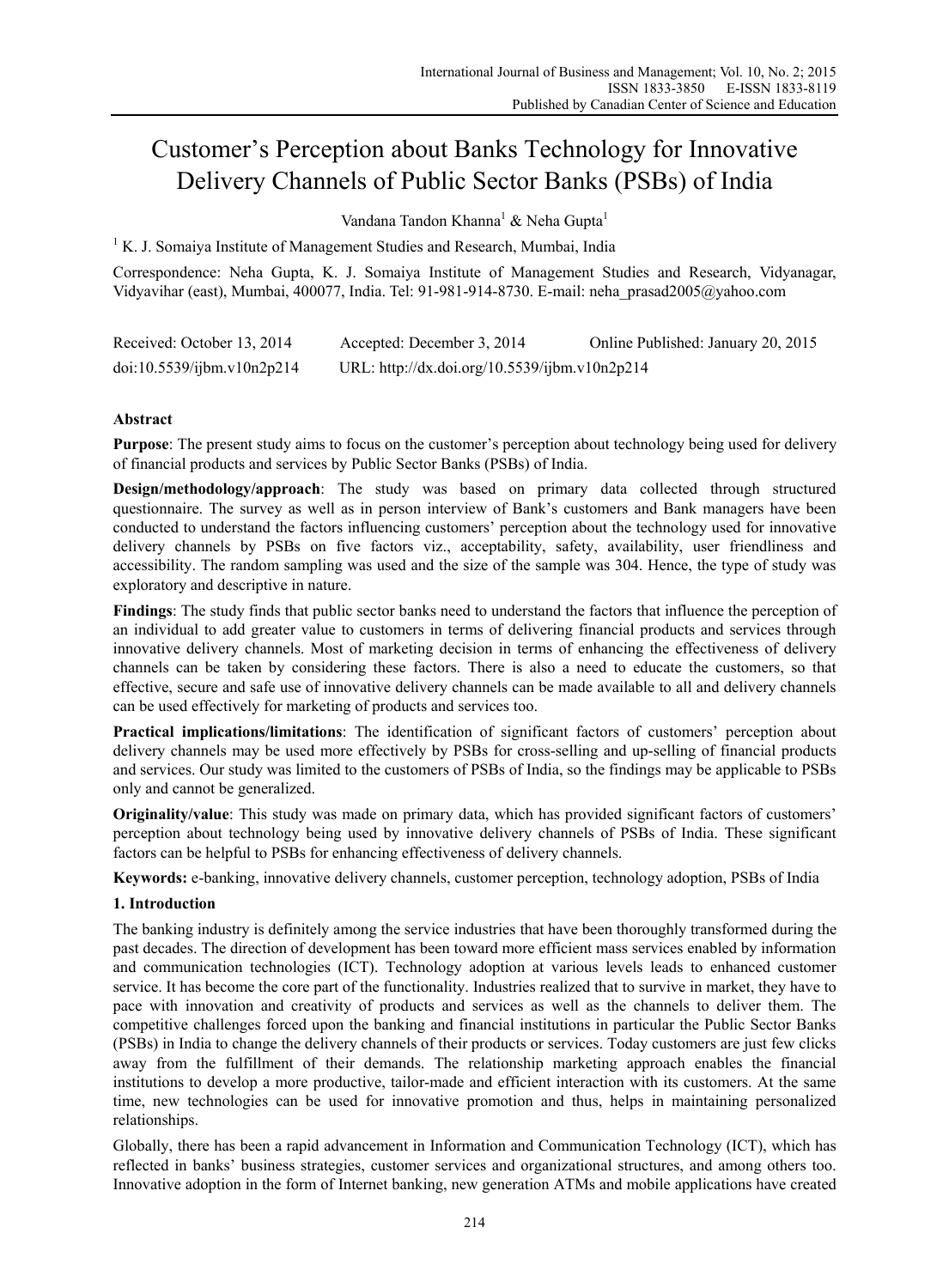a profound impact on the delivery channels of financial products and services. Also, a number of innovative developments in retail payments have emerged, which affect the retail payment market by influencing users in their choice of payment instruments and by significantly reshaping the payment processes.

Report on Trend and Progress of Banking in India 2012-13 by Reserve Bank of India (RBI) indicates that the growth of electronic payments has been impressive in recent years. However, the benefits of modern electronic payment systems are not spread evenly among all sections of society and across the different regions of the country. Despite multiple electronic modes of payment being available, cash is still the preferred and dominant mode of payment in large parts of the country. RBI in its Payment System Vision document 2012-15, aims to promote a less cash/less paper society, with increased emphasis on the use of electronic payment products and services, especially by the populace which is still not covered by these products.

## *1.1 Automation in Public Sector Banks (PSBs) of India*

Generally banking in India is fairly mature in terms of supply, product range and reach although reach in rural India and to the poor still remains a challenge. The government has developed initiatives to address this through the PSBs expanding its branch network and through the National Bank for Agriculture and Rural Development (NABARD) and implemented the concept of microfinance.

The process of automation started in the early 1980s when RBI set up two committees in quick succession to accelerate the pace of automation of operations in the banking sector. A high-level committee was formed under the chairmanship of Dr. C. Rangarajan, then Deputy Governor of RBI, to draw up a phased plan for computerization and mechanization in the banking industry over a five-year time frame of 1985-1989. The financial reforms that were initiated in the early 1990s and the globalization and liberalization measures brought in a completely new operating environment to the banks. The bankers are now offering innovative and interactive technology-based services and products such as 'Anywhere Anytime Banking', 'ATM Banking', 'Tele-Banking', 'Internet Banking', 'Web Banking', ' Mobile Banking', etc., to their customers to cope with the competition.

#### *1.2 Delivery Channels Background*

Information Technology (IT) has helped in increasing the speed and efficiency of banking operations by facilitating the emergence of innovative products and new delivery channels. The role of the RBI as the driver of technology initiatives in the banking sector assumes greater importance given the challenges posed by rapid advancements in technology. The RBI has played important role in implementation of information technology.

Another change which is taking place slowly but at a steady pace is the use of alternatives to cash by most of the constituents of banks. The large scale use of cards for settlement of financial transactions whether credit cards or debit cards or even the new smart cards proves doubt that cash is slowly losing the prominence of the yester years. It is gratifying to note that banks are quickly adapting themselves to provide for non-cash based services too. This development has, however, to be looked at from an opportunity for banks to cash in on certain invisible benefits. It is a recognized fact that the cost of servicing a transaction conducted through an Automated Teller Machine or through an electronic mode such as the Internet is substantially less than a physical service to a customer from a counter of a branch. The proliferation of ATMs and the network of ATMs are the indicators of the initiatives of banks in this direction.

Winning in the new economy depends crucially on strategically effective and intelligent management of marketing and customer relationships. The first and foremost important shift required by banks is to treat the customer as a customer of the bank and not as a customer of any particular branch. Technology enables the customer "help themselves" through PC / Internet banking, ATM banking and telephonic banking. It also enables banks to fine tune their marketing strategies to the right targets for the right products at the right time. Indeed, the competitive edge that any bank requires to retain its existing customers is by providing such innovative services which offer them the convenience of transaction from anywhere, at any time by using delivery channels made suitable for them. Therefore, the imperative need would be to inculcate an attitudinal change in the mindset of bankers –towards providing services through such innovative, simple and secure means. However it may be borne in mind that technology dependent customer relationship management need not necessarily be 'cold' and 'mechanical' but must carry an individual dimension displaying personalized uniqueness, relevance and accuracy. The intangible factors of conduct such as likeableness, timeliness and creativity should be reflected as vital characteristics of corporate culture thus, enhancing customer satisfaction.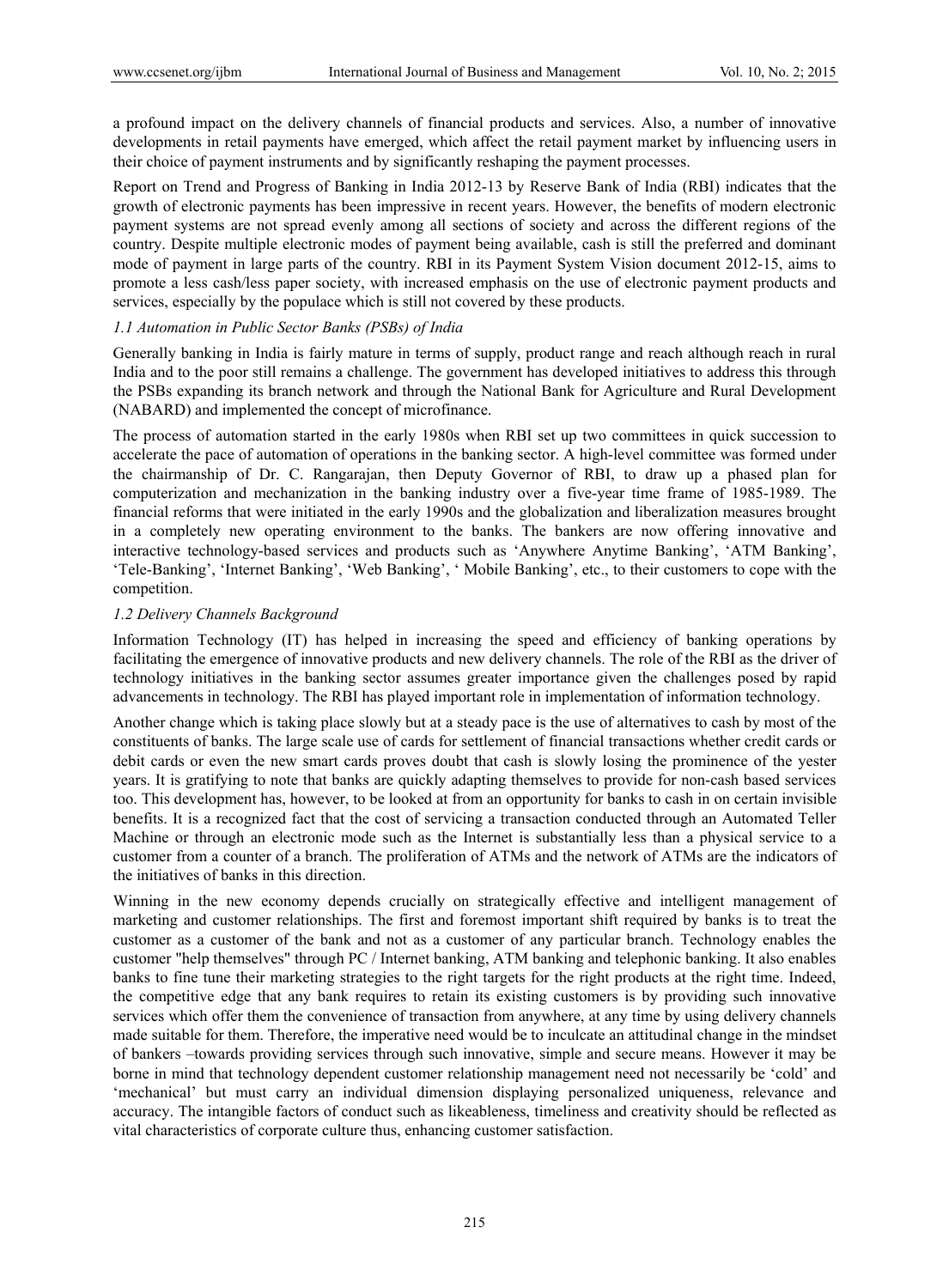## **2. Literature Review**

## *2.1 Role of Technology in Delivering Financial Services*

In recent past the financial sector in India has witnessed multifold increase in online activities. (Joseph et al., 1999) found that there is significant increase in use of technology by banks for delivery of their products and services as it reduces cost of transaction as well as ensures faster and confirm delivery of services.

(Timewell & Young, 1999) found that the way of doing business by banks has changed. Now banks have started innovating their products and services suitable to their customers. (Ramsay  $\&$  Smith, 1999) have stated the banks have started realizing that they must understand their customer needs more closely and should innovate their products and services best suited to their customers, if they want to retain the existing customers and acquire new ones. (Mattila & Hanin, 2000) have shown that there is shift from branch banking and traditional channels such as ATMs towards online banking. They suggested that banks are delivering real value to its customers through online delivery of their products and services. (Essinger, 1999; Kimball & Gregor, 1995) have concluded that saving in transaction cost on the basis of implementation of virtual banking should not be at cost of customer's interest and competitive edge.

The use of financial services is characterized by individuality, mobility, independence of place and time, and flexibility (Karjaluoto et al., 2002; Jayawardhena & Foley, 2000; Locarek-Junge & Schwaiger, 1998; Roemer & Buhl, 1996; Spiegel, 1996). In today's economy, the challenge is to provide the right information at the right time through suitable communication channel. (Mattila, 2001) has studied the interactive banking and suggested that marketing and advertising will get even more targeted and customized. The buyers' behavior pattern is valuable information. (Berger, 2003) has shown that by deployment of new technologies there are likely improvements in bank performance and consolidation of the banking industry in the US.

## *2.2 Service Quality*

Service quality has been defined in services marketing literature as an overall quality assessment of service by the customers. Perceived service quality is believed to be resulting from comparison between customers' prior expectations about the service and their perceptions after actual experience of service performance (Asubonteng et al., 1996; Parasuraman et al., 1985). Service quality has been defined by the practitioners in terms of key dimensions that customers use while evaluating the services (Lewis & Booms, 1983). Conceptualization of service quality should include both the service delivery process (Parasuraman et al., 1985) as well as the service outcomes (Lehtinen & Lehtinen, 1991). (Gronroos, 1984) offered a service quality model with dimensions of technical quality (what consumer gets), functional quality (how consumer gets the service) and corporate image (how consumers perceive the firm and its services). Most of the studies have examined the service quality in banking related to internet banking, ATM and phone banking (Curran & Meuter, 2005). Presently there is need to understand the factors affecting the customer satisfaction irrespective of technology being used by the banks.

# *2.3 Technology Enabled Service Quality*

Automated search, communication among customers, information acquisition, content, mass customization, and ease of use have been identified as newer dimensions of service quality (Bailey & Pearson, 1983; Doll & Torkzadeh, 1988; Peterson et al., 1997). Meuter et al. (2000) studied the self service technology and categorized them on the basis of technology interface. Meuter et al. (2003) found that the willingness of the customers to use and adapt to newer technologies affect their perceptions of service quality, and the level of technology anxiety. Parasuraman (2000) used the technology readiness index to measure the service quality in technology-enabled services. Parasuraman et al. (2005) developed a scale on the basis of four dimensions viz., efficiency, fulfillment, system availability and privacy to assess the electronic service quality (E-S-QUAL). In the technology-based service, service recovery is one of the important factors affecting service quality perception of customers. Further, taking into account the responsiveness, compensation and contact. Parasuraman et al. (2005) also developed a scale for electronic service recovery quality (E-RecS-QUAL). Curran and Meuter (2005) found that the perception of the customer about service quality depends upon the type of self service technology (SST).

# *2.4 Technology Adoption*

(Al-Hawari et al., 2005) established the critical determinants of automated service quality and they proposed a model for the banking sector of automated service quality based on the customers' perceptions (Yang et al., 2004) studied the reliable means of online service quality based on a broad conceptual framework which integrates theory and conceptualization in customer service quality, information systems quality, and product portfolio management, into online service quality. Joseph and Stone (2003) studied various roles played by technology and its impact on the delivery of banking services in the US banking sector.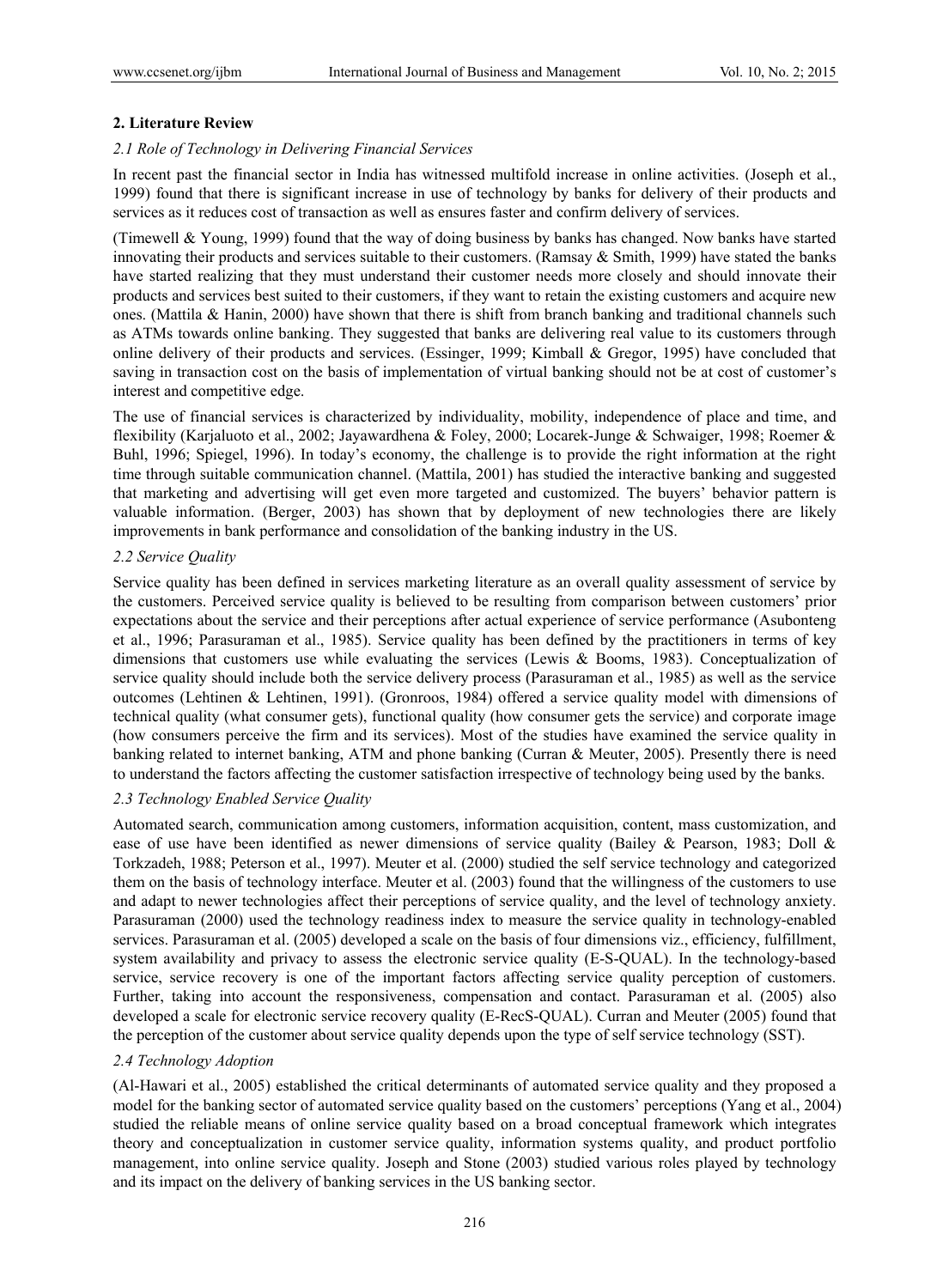Chen et al. (2008) produced an integrated model to synthesize the essence of technology readiness index (TRI), technology acceptance model (TAM), and theory of planned behavior (TBP) to explain customers' continued use of self-service technology (SST). Elliott and Meng (2009) explored Chinese customers' attitude and behavior toward the use of new technology only with the help of TRI. However, they were not able to measure the likelihood of customers to use new technology. The earlier researches on technology adoption in Indian context have studied either cultural issues or impact of TAM (De Angeli et al., 2004), thus individualistic factors like Acceptability, safety, innovativeness, and security issues have not been considered, which also affect customers' decision to try out and adopt new technologies particularly SSTs.

#### *2.5 Customer Satisfaction*

In the area of marketing, comprehensive study has been made on customer satisfaction (Anderson et al., 2004; Fornell, 1992; Oliver, 1980). For practicing managers, customer satisfaction is prominent measurement metrics, because of its association with all types of products and services (Gupta & Zeithaml, 2006). Oliver (1993) considered customer satisfaction a transaction-oriented element which was outcome of post purchase judgment or disconfirmation effect. Customer's overall experience with a product or service provider is considered as a cumulative satisfaction perspective and it also affects the future consumer behaviour (Johnson et al., 2001; Krepapa et al., 2003).

Service quality is found to be a strong predictor of customer satisfaction (Cronin & Taylor, 1992; Cronin et al., 2000; Dabholkar et al., 2000; Spreng & Mackoy, 1996). Levesque and McDougall (1996) find that in traditional retail banking the service problems and the bank's service recovery ability have a major impact on customer satisfaction and intentions to move to other bank. Several studies have been made in similar areas in which service quality dimensions of banking have been tested as predictors of customer satisfaction (Krepapa et al., 2003; McDougall & Levesque, 2000; Ndubisi & Wah, 2005). Al-Hawari and Ward (2006) found that customer satisfaction has an important role in understanding financial performance in a banking automated service context.

#### *2.6 Technology Adoption – a Tool for Effective and Efficient Customer Satisfaction*

(Eyadat and Kozak, 2005) have shown a positive correlation between the level of implemented technology and profitability/cost savings between 1992 and 2003 for the US banking sector. Malhotra and Singh (2009) revealed that perceived risk has a negative impact on behavioral intention of internet banking adoption and trust has a negative impact on perceived risk. A well-designed web site was also found to be helpful in facilitating easier use and also minimizing perceived risk concerns regarding internet banking usage.

Preceding research has suggested that the customer's perception about the service provide is based on the customer's service experience. (Brady et al., 2002) examined the ability of the performance-only measurement approach to capture the variance in consumers' overall perceptions of service quality. (Carrillat et al., 2009) found that service quality of the firm plays an important role in building long-term relationships with customers.

Musara and Fatoki, (2010) have revealed that technological advancement is commonly accompanied by real cost reduction in the production process. The two major advantages of technological adoption are: (a) reduction in banks' operational costs (the cost advantage); (b) facilitating more efficient transactions among customers within the same network (the network effect). Rajput and Gupta, (2011) studied the Indian banking sector for the period 2005-06 to 2009-10 and suggested efficiency gains resulting from technological innovations and investment in IT.

Not every consumers embrace SST in the retail environment. Some consumers actively seek out self scanning checkouts, online banking services, and internet shopping options. Other consumers, however, intentionally avoid such SSTs. For example, some retailers who are using in-store internet kiosks have found that not all consumers are interested in using the new technology (Mearian, 2001). However, bank service automation is becoming a critical factor in the process of trying to attain cost-effectiveness, which can be used as a strategic competitive weapon in the financial services market. Many financial institutions have clearly embarked on the development of technology-driven strategies, which they hope will be translated in terms of customer preferences and consequently, higher returns and market penetration (Goode et al., 1996).

#### **3. Methodology**

The structured questionnaire was developed in consultation with bank staff and academicians, and a pilot questionnaire was circulated to target audience (customers of PSBs) to evaluate its effectiveness. (Fishbein et al., 1975) study was taken into account while deciding the scales to measure the responses. The perceptions of the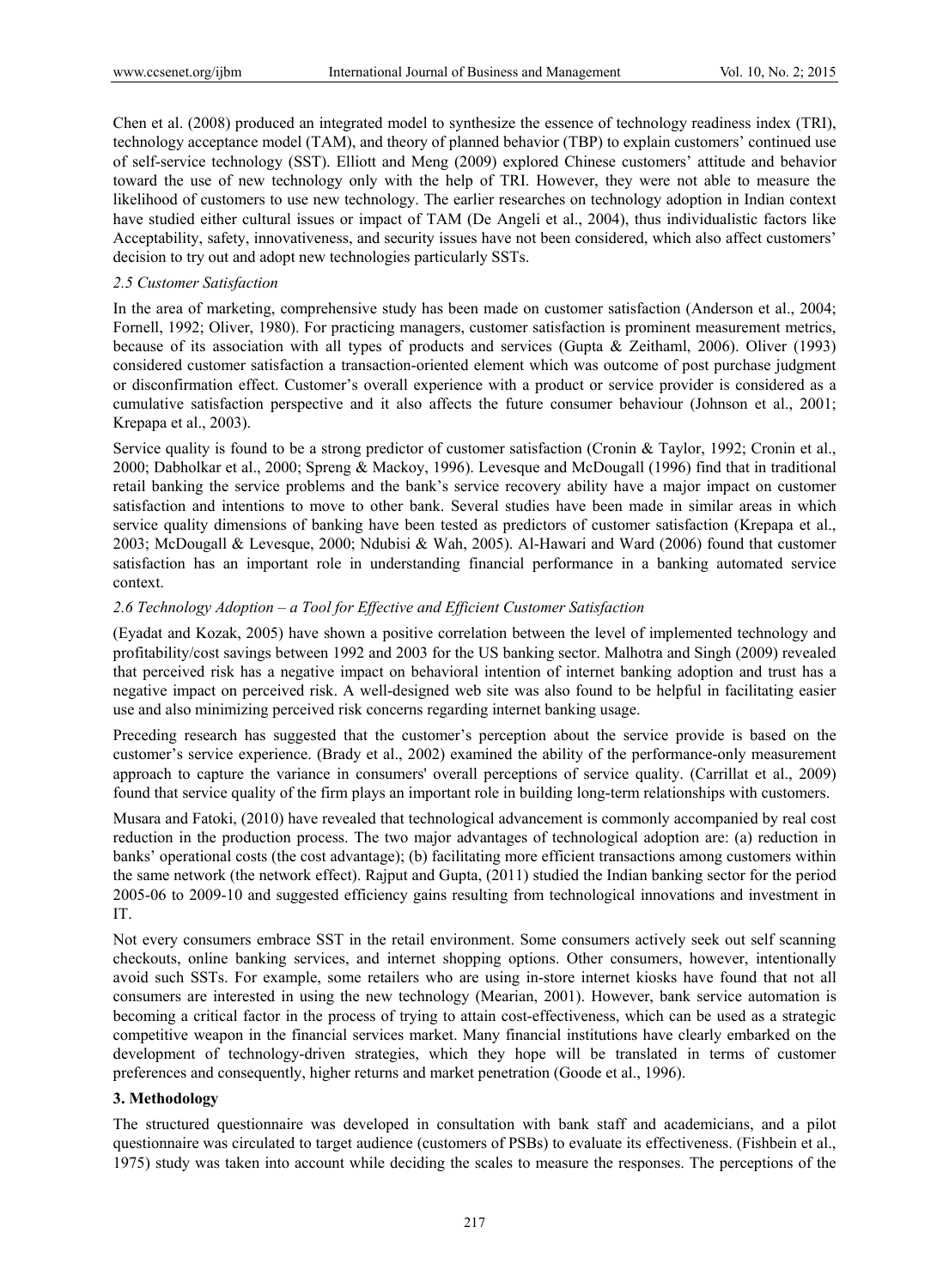customers were measured with five-point Likert scales (Likert, 1932) and semantic differentials given by (Osgood et al., 1957). The brevity and clarity of the questions have been ensured.

The survey as well as in person interview of PSBs customers has been conducted. The main aim of the personal interview was to have a thorough understanding of customer's perception about Bank's technology for innovative delivery channels.

The random sampling method was adopted for selection of sample. To have a representative sample of the population, the equal representation of the age, gender and geographical location was ensured. Total 540 questionnaires were sent to individual bank customers in India. 107 responses were received in the beginning. After a follow-up further 197 responses were received. Total 304 responses were received from the 19 Public Sector Banks (PSBs) customers, out of which 250 were found suitable for data analysis. The response rate was 56.3 percent. The sample consisted of the customers' perception about technology used for delivery channels of the public sector banks in India.

Further, 19 in-depth interviews with banking customers and bank staff have been conducted. The interviews were conducted to have a thorough understanding into the survey responses, the existence of bank's technology for delivery channels and to verify the results.

## **4. Data Analysis/Findings**

### *4.1 Demographic Representation*

Table 1 show the demographics that the respondents of the sample are representative of the population in India on several variables.

Table 1. Respondent profile

| Demographic            |                                      |      |  |  |  |  |  |
|------------------------|--------------------------------------|------|--|--|--|--|--|
| <b>Characteristics</b> | <b>No. of Respondents Percentage</b> |      |  |  |  |  |  |
| Gender                 |                                      |      |  |  |  |  |  |
| Female                 | 54                                   | 21.6 |  |  |  |  |  |
| Male                   | 196                                  | 78.4 |  |  |  |  |  |
| Total                  | 250                                  |      |  |  |  |  |  |
| Age                    |                                      |      |  |  |  |  |  |
| $18-25$ years          | 47                                   | 18.8 |  |  |  |  |  |
| $26-35$ years          | 97                                   | 38.8 |  |  |  |  |  |
| 36-45 years            | 58                                   | 23.2 |  |  |  |  |  |
| 46-59 years            | 34                                   | 13.6 |  |  |  |  |  |
| Above 59 years         | 14                                   | 5.6  |  |  |  |  |  |
| Total                  | 250                                  |      |  |  |  |  |  |
| <b>Annual Income</b>   |                                      |      |  |  |  |  |  |
| Not applicable         | $\overline{2}$                       | 0.8  |  |  |  |  |  |
| $<$ 2 lakh             | 43                                   | 17.2 |  |  |  |  |  |
| $> 2$ lakh to 5 lakh   | 114                                  | 45.6 |  |  |  |  |  |
| $> 5$ lakh to 10 lakh  | 63                                   | 25.2 |  |  |  |  |  |
| $>10$ lakh             | 28                                   | 11.2 |  |  |  |  |  |
| <b>Total</b>           | 250                                  |      |  |  |  |  |  |
| Location               |                                      |      |  |  |  |  |  |
| Urban                  | 96                                   | 38.4 |  |  |  |  |  |
| Metro                  | 154                                  | 61.6 |  |  |  |  |  |
| Total                  | 250                                  |      |  |  |  |  |  |
| Qualification          |                                      |      |  |  |  |  |  |
| Undergraduate          | 25                                   | 10   |  |  |  |  |  |
| Graduate               | 71                                   | 28.4 |  |  |  |  |  |
| Post-graduate          | 64                                   | 25.6 |  |  |  |  |  |
| Doctoral               | 3                                    | 1.2  |  |  |  |  |  |
| Professional           | 82                                   | 32.8 |  |  |  |  |  |
| Others                 | 5                                    | 2.0  |  |  |  |  |  |
| Total                  | 250                                  |      |  |  |  |  |  |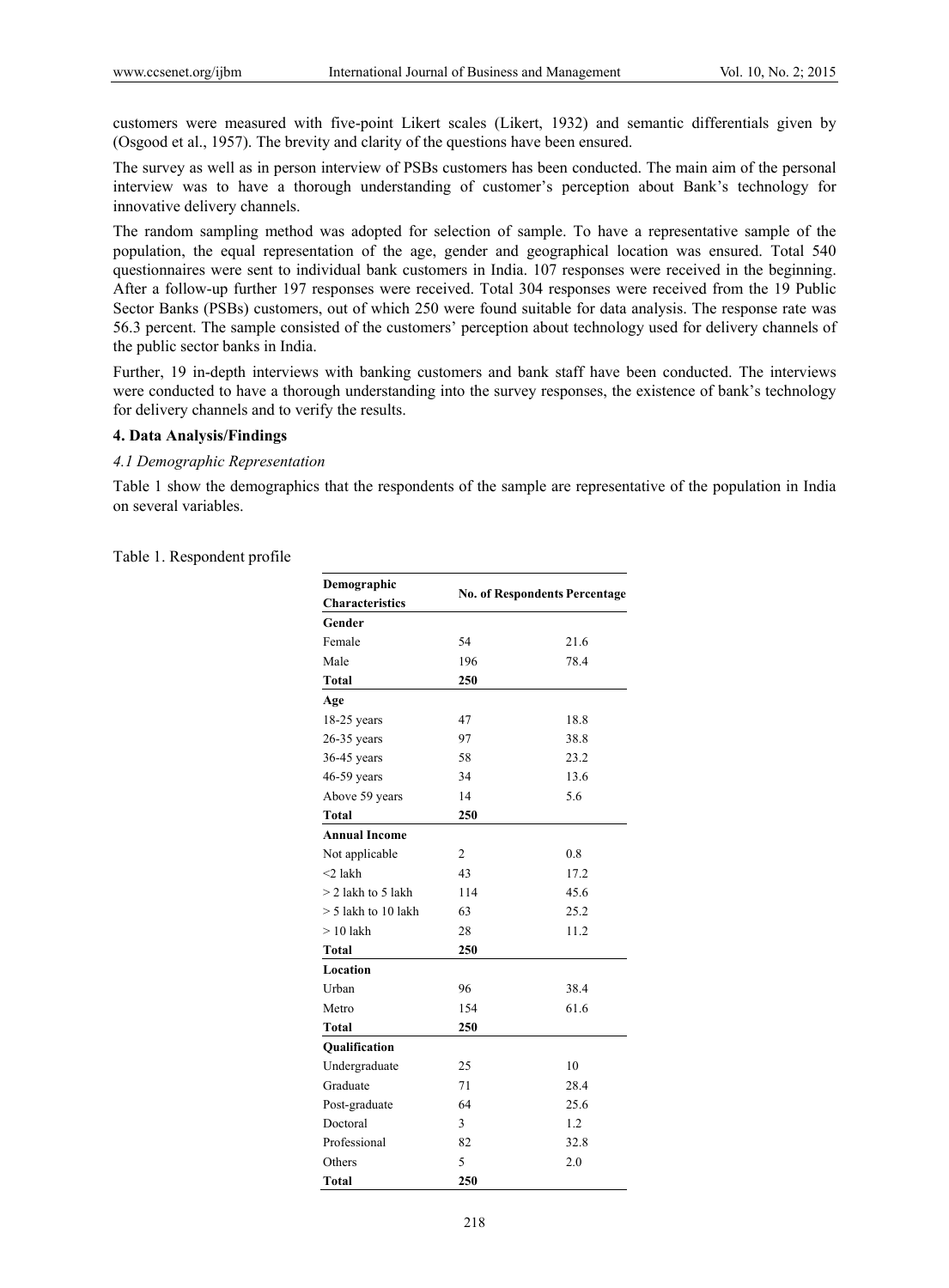| Occupation                |     |      |
|---------------------------|-----|------|
| Student                   | 6   | 2.4  |
| Homemaker                 | 15  | 6    |
| Self-employed Business 68 |     | 27.2 |
| Salaried                  | 145 | 58   |
| Others                    | 16  | 6.4  |
| Total                     | 250 |      |

## *4.2 Exploratory Factor Analysis*

Factor analysis used to understand the range of factors that have a strong influence on the customer perception for delivery channels.

It was observed that Kaiser-Meyer-Olkin Measure of Sampling Adequacy KMO value was 0.802, which was more than the recommended value of 0.6 for sample adequacy. Bartlett's test of sphericity was also significant as value was  $0.000$  ( $p < 0.001$ ).

The initial Eigen values of 5 factors are greater than 1 and the factor loading is more than 0.5. Hence, Table 2 explained how 16 factors have been reduced to 5 factors. The total cumulative percentage of the extracted factors is more than 50% i.e. 61.88%, which is a fairly good for the sample size of 250. Under Rotated Component Matrix, the components having  $> 0.50$  initial Eigen value have been taken together with the principal components respectively.

| Component        |      | <b>Initial Eigenvalues</b> |              | Loadings | <b>Extraction Sums of Squared</b> |                    | <b>Rotation Sums of Squared Loadings</b> |        |                            |  |
|------------------|------|----------------------------|--------------|----------|-----------------------------------|--------------------|------------------------------------------|--------|----------------------------|--|
|                  |      | Total % of<br>Variance     | Cumulative % | Total    | $%$ of<br>Variance                | Cumulative % Total |                                          |        | % of Variance Cumulative % |  |
| $\mathbf{1}$     |      | 4.984 31.152               | 31.152       | 4.984    | 31.152                            | 31.152             | 2.127                                    | 13.294 | 13.294                     |  |
| $\boldsymbol{2}$ |      | 1.528 9.551                | 40.704       | 1.528    | 9.551                             | 40.704             | 2.116                                    | 13.223 | 26.517                     |  |
| $\mathbf{3}$     |      | 1.230 7.690                | 48.394       | 1.230    | 7.690                             | 48.394             | 2.081                                    | 13.009 | 39.526                     |  |
| 4                |      | 1.138 7.115                | 55.509       | 1.138    | 7.115                             | 55.509             | 2.061                                    | 12.880 | 52.406                     |  |
| 5                |      | 1.020 6.374                | 61.883       | 1.020    | 6.374                             | 61.883             | 1.516                                    | 9.477  | 61.883                     |  |
| 6                | .951 | 5.946                      | 67.829       |          |                                   |                    |                                          |        |                            |  |
| 7                | .805 | 5.032                      | 72.860       |          |                                   |                    |                                          |        |                            |  |
| 8                | .765 | 4.780                      | 77.640       |          |                                   |                    |                                          |        |                            |  |
| 9                | .752 | 4.698                      | 82.338       |          |                                   |                    |                                          |        |                            |  |
| 10               | .617 | 3.858                      | 86.196       |          |                                   |                    |                                          |        |                            |  |
| 11               | .489 | 3.056                      | 89.253       |          |                                   |                    |                                          |        |                            |  |
| 12               | .429 | 2.683                      | 91.936       |          |                                   |                    |                                          |        |                            |  |
| 13               | .392 | 2.451                      | 94.387       |          |                                   |                    |                                          |        |                            |  |
| 14               | .362 | 2.262                      | 96.649       |          |                                   |                    |                                          |        |                            |  |
| 15               | .281 | 1.758                      | 98.407       |          |                                   |                    |                                          |        |                            |  |
| 16               | .255 | 1.593                      | 100.000      |          |                                   |                    |                                          |        |                            |  |

Table 2. Total variance explained

*Note.* Extraction Method: Principal Component Analysis.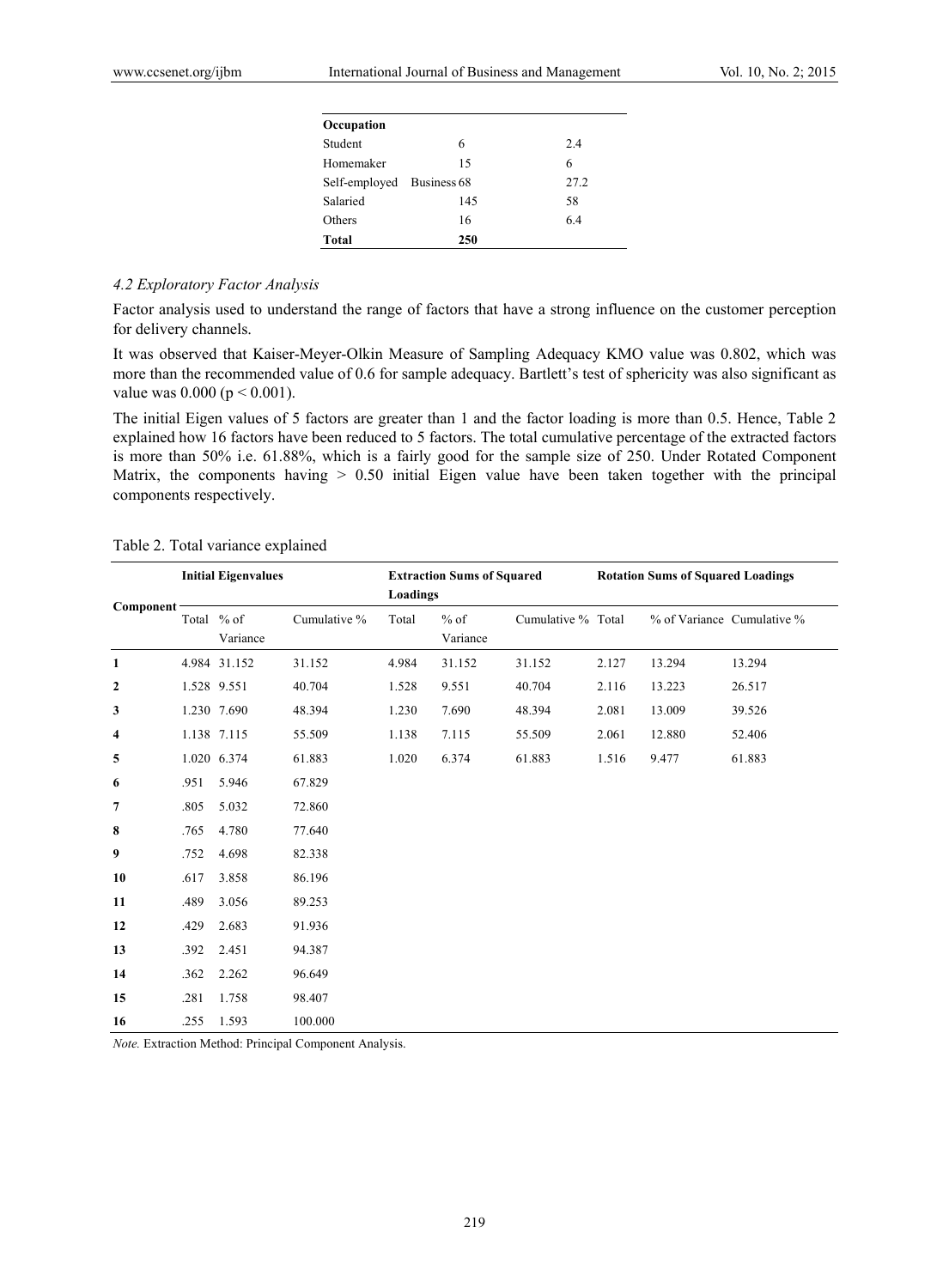| Factor         | (%<br>variance<br><b>Scale</b> | Factor  | <b>Reliability</b>                                            | Variables included in the factor                                       |  |  |  |  |
|----------------|--------------------------------|---------|---------------------------------------------------------------|------------------------------------------------------------------------|--|--|--|--|
|                | explained)                     | Loading |                                                               |                                                                        |  |  |  |  |
|                |                                | 0.505   |                                                               | is personalized<br>Bank's technology                                   |  |  |  |  |
| F1             |                                | 0.736   | 0.671                                                         | Bank's technology<br>recognizes customers' by name                     |  |  |  |  |
|                | Acceptability (13.3%)          | 0.738   |                                                               | Bank's technology provides the precise information that needed         |  |  |  |  |
|                |                                | 0.524   |                                                               | Bank's technology provides the needed reports / statements             |  |  |  |  |
|                |                                | 0.774   |                                                               | Bank's technology is safe to use                                       |  |  |  |  |
|                |                                | 0.762   |                                                               | The risk associated with the bank's technology is low                  |  |  |  |  |
| F2             | Safety (13.2%)                 | 0.692   | 0.718                                                         | Personal information exchanged while using technology is not           |  |  |  |  |
|                |                                |         |                                                               | misused by the bank                                                    |  |  |  |  |
|                |                                | 0.803   |                                                               | Bank's technology provides on-line support through Frequently          |  |  |  |  |
|                |                                |         |                                                               | Asked Ouestions (FAOs).                                                |  |  |  |  |
| F3             | Availability (13 %)            | 0.850   | 0.761                                                         | Bank's help desk provides 24 X 7 supports with updated information.    |  |  |  |  |
|                | 0.662                          |         | Bank delivery channels are customized / developed to complete |                                                                        |  |  |  |  |
|                |                                |         |                                                               | queries / transactions quickly                                         |  |  |  |  |
|                | friendliness<br><b>User</b>    | 0.787   |                                                               | Bank's technology is user friendly                                     |  |  |  |  |
| <b>F4</b>      |                                | 0.802   | 0.689                                                         | Bank's technology is reliable                                          |  |  |  |  |
|                | $(12.8\%)$                     | 0.593   |                                                               | Bank's technology never fails                                          |  |  |  |  |
|                |                                | 0.503   |                                                               | Bank's technology is accessible beyond regular business hours          |  |  |  |  |
| F <sub>5</sub> |                                | 0.619   |                                                               | Bank's technology gives more freedom of mobility <i>i.e.</i> using the |  |  |  |  |
|                | Accessibility (9.5%)           |         | 0.292                                                         | banking services while on move                                         |  |  |  |  |
|                |                                | 0.646   |                                                               | It is more convenient to use delivery channels than interacting with   |  |  |  |  |
|                |                                |         |                                                               | Bank's employees                                                       |  |  |  |  |

#### Table 3. Factor reliability

Latest and customized technology has been perceived by the customers as most preferred factor with 67% reliability, followed by safety and security with 72% reliability. Availability, user friendliness has been perceived by the customers as 3<sup>rd</sup> and forth preferred factor with reliability of 76% and 69% respectively. The accessibility has been perceived as the  $5<sup>th</sup>$  preferred factor with 29% reliability which is far lower than the standard requirement of 50% as shown in Table III. Hence, 5<sup>th</sup> factor can be further tested by taking higher sample size. Due to the advent of technology and delivery of financial products and services through Internet, the accessibility factor has been perceived by the respondents together with Internet or with the availability factor. Internet as a channel per say has wider accessibility. Similarly user friendliness might have been perceived by the respondents together with customized technology. With the above analysis it can be derived that the latest and customized technology, safety and security, availability and user friendliness have been perceived as preferred parameters.

The public sector banks may consider these parameters, while innovative any financial products and services to be delivered through innovative delivery channels. There will be higher probability of acceptance and use of such products and services over the delivery channels.

#### *4.3 Inferences Statistics*

A cross-tab analysis was done using SPSS 16.0 to understand the relationship and association of demographic variables with the reduced factors. Following was drawn through above analysis: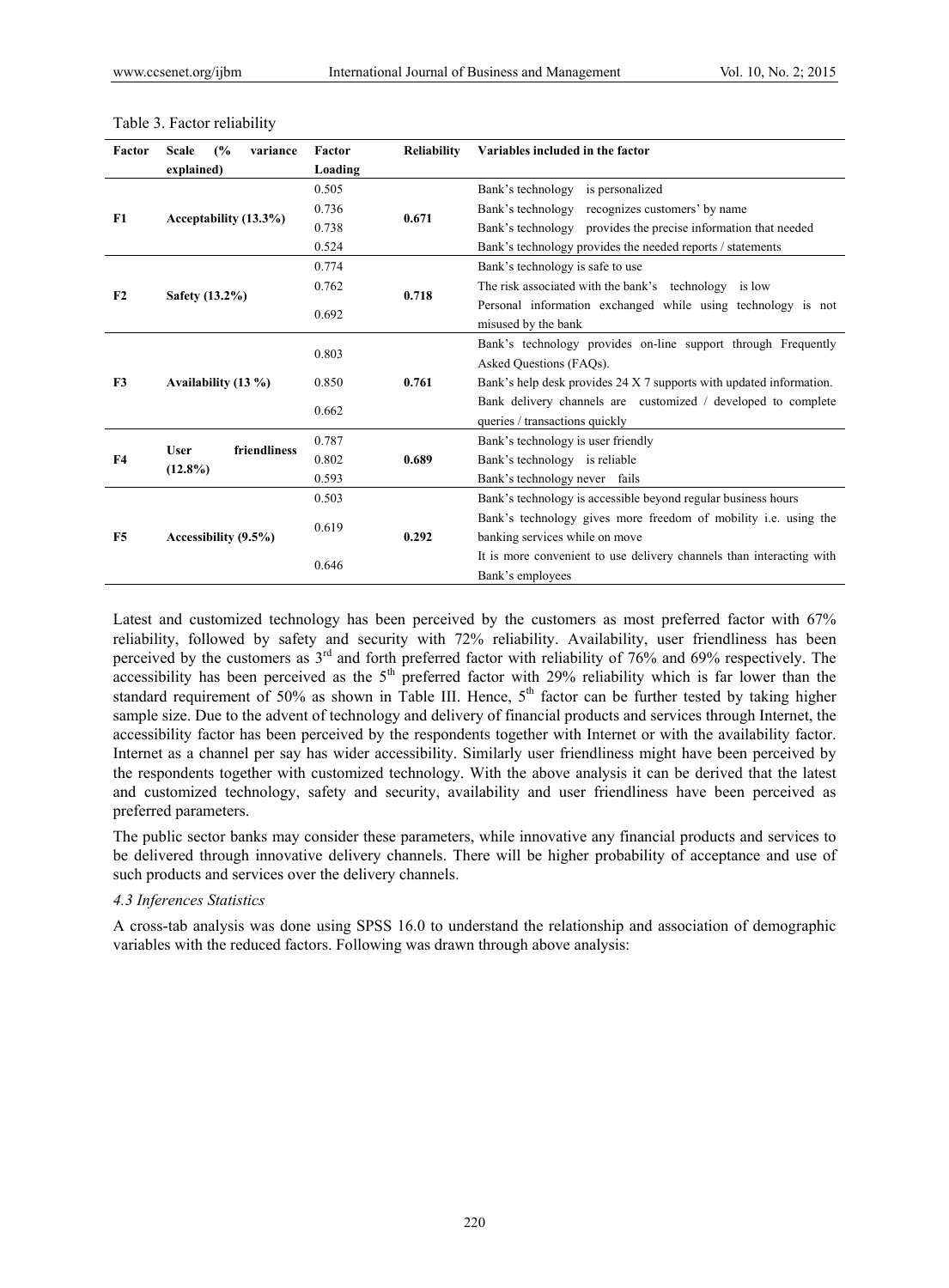| <b>Demographic Characteristics</b> |                |            | Factor 1                              |      | Factor 2                |            | Factor 3                              |              | Factor 4                |                   | Factor 5       |               |  |
|------------------------------------|----------------|------------|---------------------------------------|------|-------------------------|------------|---------------------------------------|--------------|-------------------------|-------------------|----------------|---------------|--|
|                                    |                |            | Acceptability                         |      | Safety                  |            |                                       | Availability |                         | User friendliness |                | Accessibility |  |
|                                    | Total No. of   | Percentage | No.<br>$_{\mathrm{of}}$<br>Percentage |      | No.<br>$_{\mathrm{of}}$ | Percentage | No.<br>$_{\mathrm{of}}$<br>Percentage |              | No.<br>$_{\mathrm{of}}$ | Percentage        | No.<br>of      | Percentage    |  |
|                                    | Respondents    |            | Respondents                           |      | Respondents             |            | Respondents                           |              | Respondents             |                   | Respondents    |               |  |
|                                    |                |            | to<br>Agrees                          |      | to<br>Agrees            |            | Agrees to                             |              | Agrees to               |                   | Agrees to      |               |  |
|                                    |                |            | Factor 1                              |      | Factor 2                |            | Factor 3                              |              | Factor 4                |                   | Factor 5       |               |  |
| Gender                             |                |            |                                       |      |                         |            |                                       |              |                         |                   |                |               |  |
| Female                             | 54             | 21.6       | 29                                    | 11.7 | 24                      | 9.6        | 21                                    | 8.3          | 21                      | 8.4               | 37             | 14.8          |  |
| Male                               | 196            | 78.4       | 111                                   | 44.3 | 108                     | 43.3       | 85                                    | 33.9         | 102                     | 40.9              | 134            | 53.5          |  |
| Age                                |                |            |                                       |      |                         |            |                                       |              |                         |                   |                |               |  |
| $18-25$ years                      | 47             | 18.8       | 25                                    | 10.1 | 25                      | 10.1       | 15                                    | 6.0          | 27                      | 10.9              | 33             | 13.3          |  |
| 26-35 years                        | 97             | 38.8       | 60                                    | 23.8 | 56                      | 22.4       | 26                                    | 10.3         | 52                      | 20.8              | 72             | 28.9          |  |
| 36-45 years                        | 58             | 23.2       | 24                                    | 9.6  | 25                      | 10.1       | 13                                    | 5.2          | 22                      | 8.9               | 35             | 14.0          |  |
| 46-59 years                        | 34             | 13.6       | 20                                    | 7.8  | 18                      | 7.3        | 10                                    | 4.1          | 14                      | 5.7               | 22             | 8.8           |  |
| Above 59 years                     | 14             | 5.6        | 9                                     | 3.7  | $\tau$                  | 2.9        | 4                                     | 1.7          | 7                       | 2.9               | 8              | 3.2           |  |
| <b>Annual income</b>               |                |            |                                       |      |                         |            |                                       |              |                         |                   |                |               |  |
| Not applicable                     | $\overline{c}$ | 0.8        | $\overline{c}$                        | 0.8  | $\mathbf{1}$            | 0.5        | $\mathbf{1}$                          | 0.5          | 2                       | 0.7               | 1              | 0.5           |  |
| $<$ 2 lakh                         | 43             | 17.2       | 23                                    | 9.3  | 23                      | 9.2        | 20                                    | 7.9          | 22                      | 8.9               | 20             | 8.0           |  |
| $>$ 2 lakh to 5 lakh               | 114            | 45.6       | 69                                    | 27.6 | 64                      | 25.7       | 53                                    | 21.2         | 60                      | 24.0              | 60             | 23.9          |  |
| $>$ 5 lakh to 10 lakh              | 63             | 25.2       | 31                                    | 12.4 | 31                      | 12.4       | 22                                    | 8.8          | 30                      | 12.0              | 34             | 13.6          |  |
| $>10$ lakh                         | 28             | 11.2       | 12                                    | 4.9  | 13                      | 5.1        | 9                                     | 3.7          | 10                      | 3.9               | 15             | 5.9           |  |
| Location                           |                |            |                                       |      |                         |            |                                       |              |                         |                   |                |               |  |
| Urban                              | 96             | 38.4       | 57                                    | 22.7 | 53                      | 21.3       | 41                                    | 16.4         | 49                      | 19.7              | 69             | 27.7          |  |
| Metro                              | 154            | 61.6       | 81                                    | 32.3 | 79                      | 31.6       | 64                                    | 25.7         | 74                      | 29.6              | 101            | 40.5          |  |
| Qualification                      |                |            |                                       |      |                         |            |                                       |              |                         |                   |                |               |  |
| Undergraduate                      | 25             | 10         | 11                                    | 4.2  | 12                      | 4.9        | 8                                     | 3.1          | 11                      | 4.4               | 7              | 2.7           |  |
| Graduate                           | 71             | 28.4       | 45                                    | 18.0 | 36                      | 14.5       | 34                                    | 13.7         | 35                      | 14.0              | 37             | 14.9          |  |
| Post-graduate                      | 64             | 25.6       | 37                                    | 14.8 | 38                      | 15.3       | 31                                    | 12.5         | 31                      | 12.4              | 36             | 14.4          |  |
| Doctoral                           | 3              | 1.2        | $\mathbf{1}$                          | 0.5  | $\overline{2}$          | 0.7        | $\overline{c}$                        | 0.7          | $\mathbf{1}$            | 0.4               | $\overline{c}$ | 0.7           |  |
| Professional                       | 82             | 32.8       | 41                                    | 16.2 | 40                      | 16.1       | 28                                    | 11.3         | 43                      | 17.3              | 46             | 18.3          |  |
| Others                             | 5              | 2.0        | 3                                     | 1.3  | 3                       | 1.3        | $\overline{c}$                        | 0.8          | $\overline{c}$          | 0.8               | $\overline{c}$ | 0.9           |  |
| Occupation                         |                |            |                                       |      |                         |            |                                       |              |                         |                   |                |               |  |
| Student                            | 6              | 2.4        | 4                                     | 1.6  | 5                       | 1.9        | $\overline{c}$                        | 0.9          | 4                       | 1.5               | 3              | 1.1           |  |
| Homemaker                          | 15             | 6          | $\tau$                                | 2.8  | 6                       | 2.4        | $\overline{4}$                        | 1.5          | 6                       | 2.5               | $\overline{7}$ | 2.8           |  |
| Self-employed / Business           | 68             | 27.2       | 36                                    | 14.5 | 37                      | 14.9       | 26                                    | 10.3         | 38                      | 15.1              | 40             | 15.9          |  |
| Salaried                           | 145            | 58         | 82                                    | 32.6 | 76                      | 30.5       | 67                                    | 26.8         | 69                      | 27.5              | 73             | 29.2          |  |
| Others                             | 16             | 6.4        | 9                                     | 3.5  | 8                       | 3.2        | $\overline{7}$                        | 2.7          | $\overline{7}$          | 2.8               | 6              | 2.5           |  |

#### Table 4. Relationship and association of demographic variables

It is evident from Table 4 that most of the demographic characteristics have shown their preference of agreement in accessibility, i.e. factor 5, however reliability of this factor is lowest (Table 3). There may be gap in technology implementation by Public Sector Banks (PSBs) and the interfaces or support services provided by third parties; such as Internet, payment gateway etc. Inadequate arrangement of attending customer's grievances beyond business hours and on mobility may be one of the reasons of lower reliability of this factor even after higher preference of agreement. It may be further investigated for larger sample and with additional associated dimensions. Customers of over 59 years and lower and middle-income range have shown their preference of agreement to acceptability of technology. The customers belonging to homemaker and salaried under occupation segment have also shown similar preference.

#### **5. Conclusion**

Channels must continuously strive to add greater value to customers in terms of delivering services through innovative channels. Public Sector Banks (PSBs) also need to understand the factors that influenced the perception of an individual. The study shows the factors such as Technology acceptability, safety, availability, user friendliness and accessibility highly depends on the demographic profile of the population size. Most of marketing decision in terms of enhancing the effectiveness of delivery channels can be taken by considering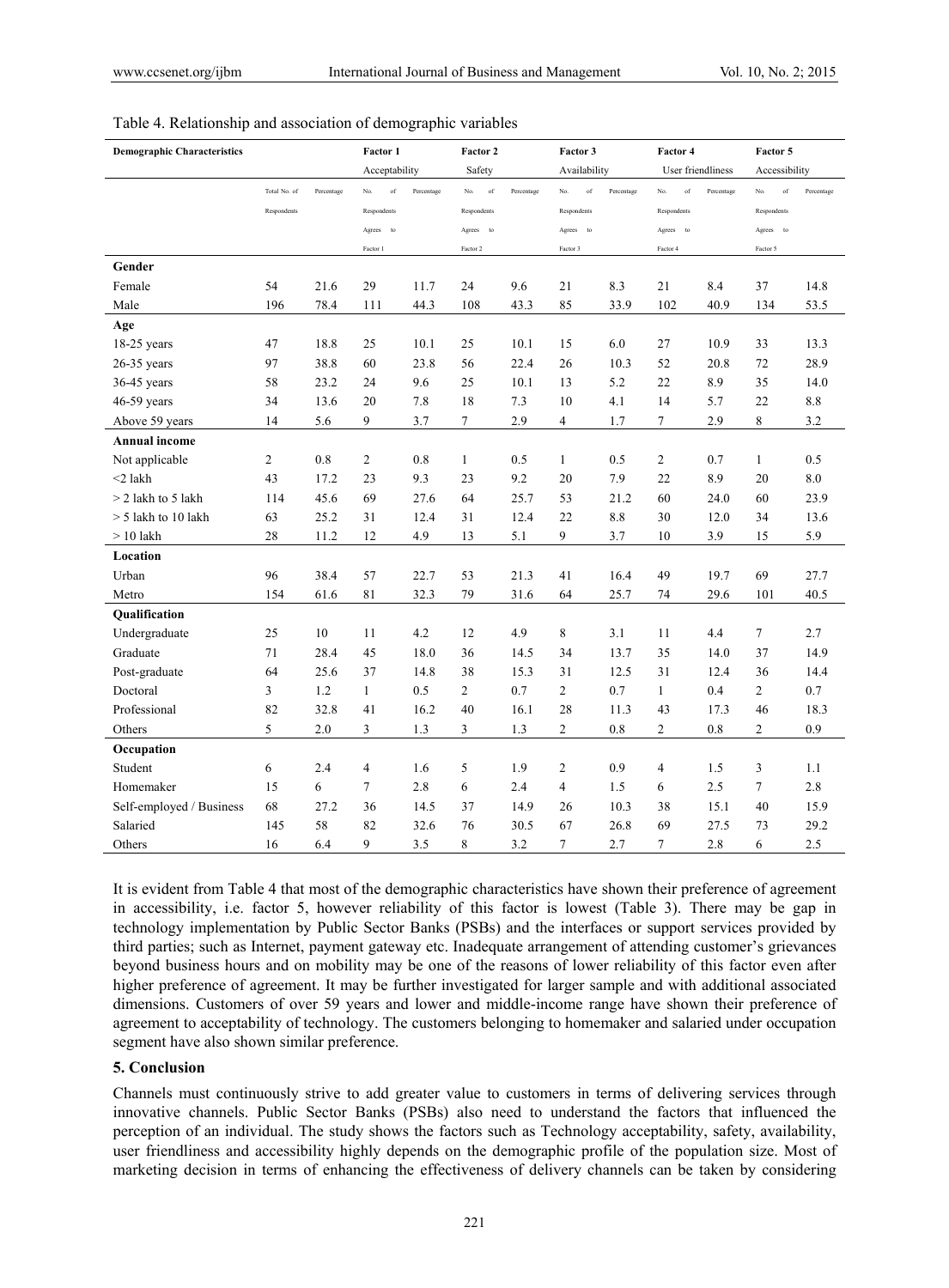these factors. Also customers are exposed to newer technology, which helps them to generate information by fewer clicks, should be channelized by Public Sector Banks (PSBs) by providing value added services. The application of crosstabs helps to understand variables, which are influencing the decision in relation to marketing of financial products and services through delivery channels.

#### **6. Managerial Implication**

An attempt has been made to understand the customers' perception about the technology adoption by Public Sector Banks (PSBs) on five factors viz., acceptability, safety, availability, user friendliness, and accessibility, so that the gap between adoption and acceptance of technology for innovative delivery channels may be identified and bridged. The identification of significant factors of customers' perception about technology used by delivery channels may give significant direction to Public Sector Banks (PSBs) for more effective cross-selling and up-selling of financial products and services. This study was made on the primary data, which has provided significant factors of customers' perception about technology being used for innovative delivery channels by PSBs of India. These significant factors may be helpful to PSBs for enhancing effectiveness of delivery channels too. Similar studies may be made for other banking sectors. This approach may also be helpful in studying the business processes like e-tailing, micro payments, mobile payments etc.

## **7. Limitations and Future Research Directions**

Our study was limited to the customers of Public Sector Banks (PSBs) of India, so the findings may be more closely applicable to PSBs only. The findings of this study may be used to test the possibility of multi-tier service quality model for delivery of technology enabled banking products and services.

#### **References**

- Al-Hawari, M., & Ward, T. (2006). The effect of automated service quality on Australian banks' financial performance and the mediating role of customer satisfaction. *Marketing Intelligence & Planning, 24*(2), 127–147. http://dx.doi/10.1108/02634500610653991
- Al-Hawari, M., Hartley, N., & Ward, T. (2005). Measuring banks' automated service quality: a confirmatory factor analysis approach. *Marketing Bulletin*, *16*, 1–19.
- Anderson, E. W., Fornell, C., & Mazvancheryl, S. K. (2004). Customer satisfaction and shareholder value. *Journal of Marketing, 68*(4), 172–185. http://dx.doi.org/10.1509/jmkg.68.4.172.42723
- Asubonteng, P., McCleary, K. J., & Swan, J. E. (1996). SERVQUAL revisited: a critical review of service quality. *The Journal of Services Marketing*, *10*(6), 62–81. http://dx.doi.org/10.1108/08876049610148602
- Bailey, J. E., & Pearson, S. W. (1983). Development of a tool for measuring and analyzing computer user satisfaction. *Management Science, 29*(5), 530–545. http://dx.doi.org/10.1287/mnsc.29.5.530
- Berger, A. N. (2003). The Economic Effects of Technological Progress: Evidence from the Banking Industry. *Journal of Money, Credit and Banking, 35*(2), 141–176. http://dx.doi.org/10.2139/ssrn.332900
- Brady, M. K., Cronin, J. J., & Brand, R. R. (2002). Performance-only measurement of service quality: a replication and extension. *Journal of Business Research*, *55,* 17–31. http://dx.doi.org/10.1016/S0148-2963(00)00171-5
- Carrillat, F. A., Jaramillo, F., & Mulki, J. P. (2009). Examining the impact of service quality: a meta-analysis of empirical evidence. *Journal of Marketing Theory and Practice, 17*(2), 95–110. http://dx.doi.org/10.2753/MTP1069-6679170201
- Chen, S. C., Chen, H. H., & Chen, M. F. (2008). Determinants of satisfaction and continuance intention towards self-service technologies. *Industrial Management and Data Systems*, *109*(9), 1248–1263. http://dx.doi.org/10.1108/02635570911002306
- Committee on Mechanisation in the Banking Industry. (1984). Retrieved from http://rbidocs.rbi.org.in/rdocs/Publications/PDFs/4459.pdf
- Cronin, J. J. Jr., & Taylor, S. A. (1992). Measuring service quality: a reexamination and extension. *Journal of Marketing, 56*(3), 55–68. http://dx.doi.org/10.2307/1252296
- Cronin, J. J. Jr., Brady, M. K., & Hult, G. T. M. (2000). Assessing the effects of quality, value, and customer satisfaction on consumer behavioral intentions in service environments. *Journal of Retailing, 76*(2), 193– 218. http://dx.doi.org/10.1016/S0022-4359(00)00028-2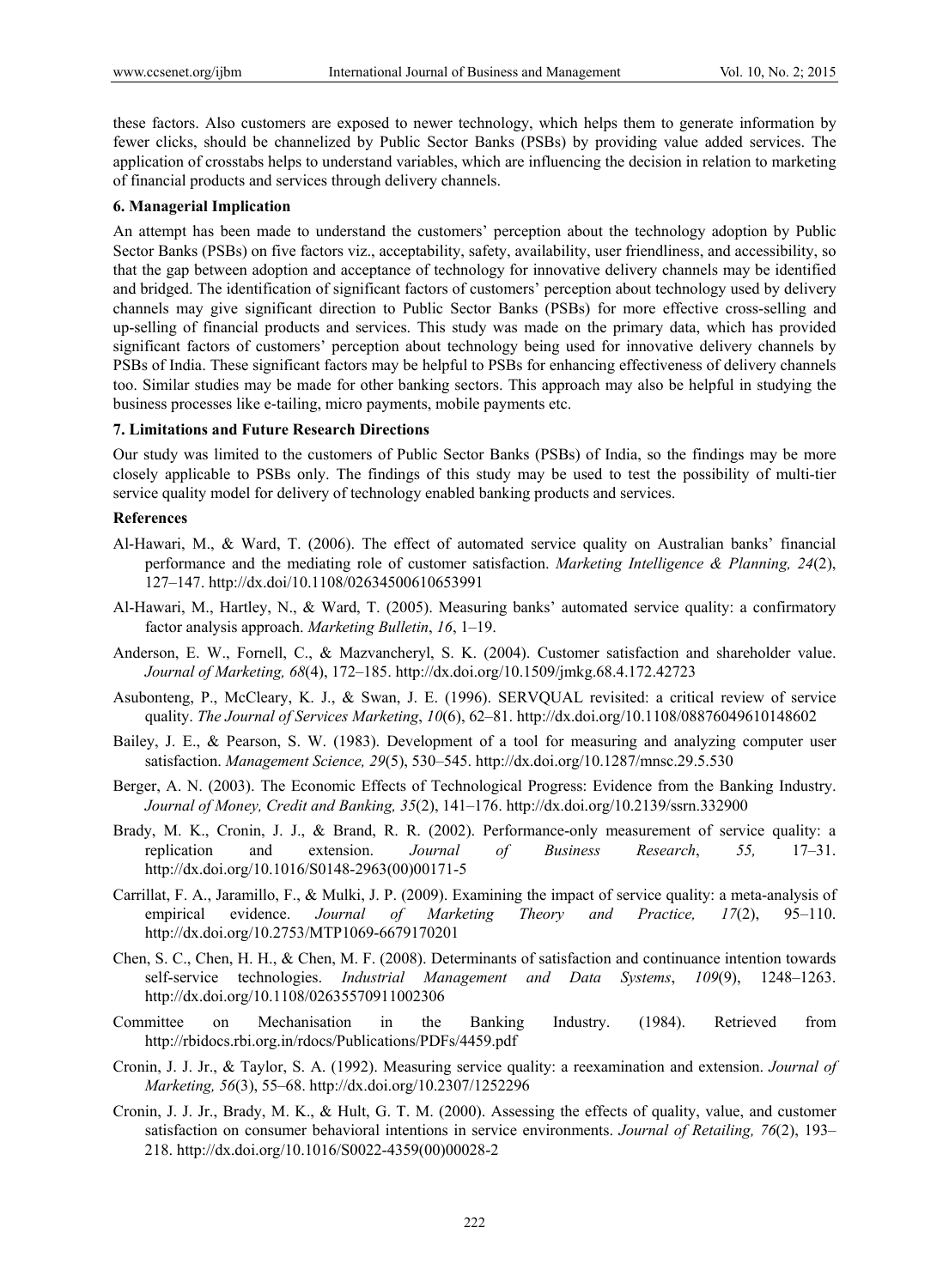- Curran, J. M., & Meuter, M. L. (2005). Self-service technology adoption: comparing three technologies. *Journal of Services Marketing, 19*(2), 103–113. http://dx.doi.org/10.1108/08876040510591411
- Dabholkar, P., Shepherd, C. D., & Thorpe, D. I. (2000). A comprehensive framework for service quality: an investigation of critical conceptual and measurement issues through a longitudinal study. *Journal of Retailing, 76*(2), 139–173. http://dx.doi.org/10.1016/S0022-4359(00)00029-4
- De Angeli, A., Athavankar, U. A., Joshi, A., Coventry, L., & Johnson, G. I. (2004). Introducing ATMs in India: a contextual enquiry*. Interacting with Computers: Global Human-Computer Systems*, *6*(1), 29–44. http://dx.doi.org/10.1016/j.intcom.2003.11.003
- Doll, W. J., & Torkzadeh, G. (1988). The measurement of end-user computing satisfaction. *MIS Quarterly*, *12*(2), 259–274.
- Dorsch, M. J., Swanson, S. R., & Kelley, S. W. (1998). The role of relationship quality in the stratification of vendors as perceived by customers. *Journal of Academy of Marketing Science, 26*(2), 128–142. http://dx.doi.org/10.1177/0092070398262004
- Elliott, K. M., & Meng, J. (2009). Assessing Chinese consumers' likelihood to adopt self-service technologies. *International Business and Economics Research Journal, 8*(2), 27–40.
- Essinger, J. (1999). *The virtual banking revolution. The customer, the bank and the future*. London: International Thomson Business Press.
- Eyadat, M., & Kozak, S. (2005). The Role of Information Technology in the Profit and Cost Efficiency Improvements of the Banking Sector. *Journal of Academy of Business and Economics*, *5*(2), 70–75.
- Fishbein, M., & Ajzen, I. (1975). *Belief, attitude, intention, and behaviour: An introduction to theory and research.* Massachusetts: Addison-Wesley*.*
- Fornell, C. (1992). A national customer satisfaction barometer: the Swedish experience. *Journal of Marketing, 56*(1), 6–21. http://psycnet.apa.org/doi/10.2307/1252129
- Goode, M. M. H., Moutinho, L. A., & Chien, C. (1996). Structural equation modeling of overall satisfaction and full use of services for ATMs. *International Journal of Bank Marketing*, *14*(7), 4–11. http://dx.doi.org/10.1108/02652329610151331
- Gronroos, C. (1984). A service quality model and its marketing implications. *European Journal of Marketing, 18*(4), 36–44. http://dx.doi.org/10.1108/EUM0000000004784
- Gupta, S., & Zeithaml, V. (2006). Customer metrics and their impact on financial performance. *Marketing Science, 25*(6), 718–739. http://dx.doi.org/10.1287/mksc.1060.0221
- Internet Usage Statistics. (2013). Retrieved from http://www.internetworldstats.com/stats.htm
- Jayawardhena, C., & Foley, P. (2000). Changes in the banking sector–the case of Internet banking in the UK. *Internet Research: Electronic Networking Applications and Policy, 10*(1), 19–30. http://dx.doi.org/10.1108/10662240010312048
- Johnson, M. D., Gustafsson, A., Andreassen, T. W., Lervik, L., & Cha, J. (2001). The evolution and future of national customer satisfaction index models. *Journal of Economic Psychology, 22*(2), 217–245. http://dx.doi.org/10.1016/S0167-4870(01)00030-7
- Joseph, M., & Stone, G. (2003*)*. An empirical evaluation of US bank customer perceptions of the impact of technology on service delivery in the banking sector. *International Journal of Retail & Distribution Management, 31*(4), 190–202. http://dx.doi.org/10.1108/09590550310469185
- Joseph, M., McClure, C., & Joseph, B. (1999). Service quality in the banking sector: the impact of technology on service delivery. *International Journal of Bank Marketing, 17*(4), 82–191. http://dx.doi.org/10.1108/02652329910278879
- Karjaluoto, H., Mattila, M., & Pento, T. (2002). Electronic banking in Finland–consumer beliefs and reactions to a new delivery channel. *Journal of Financial Services Marketing, 6*(4), 346–361. http://dx.doi.org/10.1057/palgrave.fsm.4770064
- Kimball, R., & Gregor, W. (1995). How distribution is transforming retail banking: Changes leading banks are making. *Journal of Retail Banking Services, 17*(3), 1–9.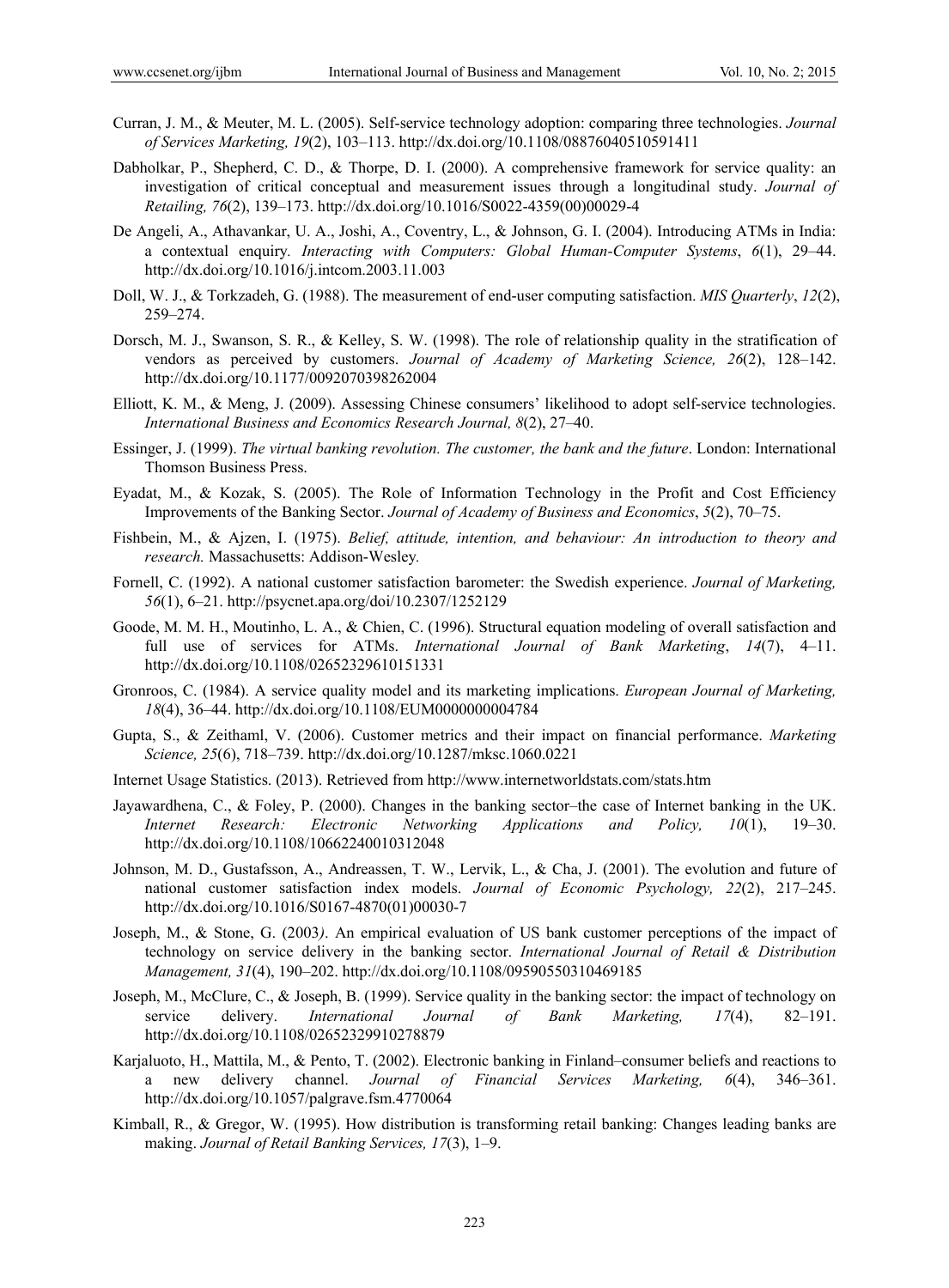- Krepapa, A., Berthon, P., Webb, D., & Pitt, L. (2003). Mind the gap: an analysis of service provider versus customer perceptions of market orientation and the impact on satisfaction. *European Journal of Marketing, 37*(1/2), 197–218. http://dx.doi.org/10.1108/03090560310454253
- Lehtinen, U., & Lehtinen, J. R. (1991). Two approaches to service quality dimensions. *The Service Industries Journal, 11*(3), 287–303. http://dx.doi.org/10.1080/02642069100000047
- Levesque, T., & McDougall, G. H. G. (1996). Determinants of customer satisfaction in retail banking. *International Journal of Bank Marketing, 14*(7), 12–20. http://dx.doi.org/10.1108/02652329610151340
- Lewis, R. C., & Booms, B. H. (1983). The marketing aspects of service quality. In Berry, L. L., Shostack, G. L. and Upah, G. D. (Eds.), *Emerging Perspectives on Services Marketing* (pp. 99–104). Chicago, IL: American Marketing Association.
- Likert, R. (1932). A technique for the measurement of attitudes. *Archives of Psychology, 21*(14), 5–54.
- Locarek-Junge, H., & Schwaiger, M. (1998). Realizing customer retention potentials by electronic banking. *Electronic Markets, 8*(4), 23–26. http://dx.doi.org/10.1080/10196789800000051
- Malhotra, P., & Singh, B. (2009). Determinants of Internet banking adoption by banks in India. *Internet Research, 17*(3), 323–339. http://dx.doi.org/10.1108/10662240710758957
- Mattila, M. (2001). *Essays on Consumers in the Dawn of Interactive banking*. Dissertation, ER-PainoKy, Lievestuore.
- Mattila, M., & Hanin, A. (2000). The real value of electronic banking. *Developments in Marketing Science, 23*, 398–402. http://dx.doi.org/10.1007/978-3-319-11885-7
- McDougall, G. H. G., & Levesque, T. (2000). Customer satisfaction with services: putting perceived value into the equation. *Journal of Services Marketing, 14*(5), 392–410. http://dx.doi.org/10.1108/08876040010340937
- Mearian, L. (2001). Staples installing internet kiosks in all US retail stores. *Computerworld, 30*, 1–3.
- Meuter, M. L., Ostrom, A. L., Bitner, M. J., & Roundtree, R. (2003). The influence of technology anxiety on consumer use and experiences with self-service technologies. *Journal of Business Research*, *56*(11), 899– 906. http://dx.doi.org/10.1016/S0148-2963(01)00276-4
- Meuter, M. L., Ostrom, A. L., Roundtree, R. I., & Bitner, M. J. (2000). Self-service technologies: understanding customer satisfaction with technology-based service encounters. *Journal of Marketing, 64*(3), 50–64. http://dx.doi.org/10.1509/jmkg.64.3.50.18024
- Musara, M., & Fatoki, M. (2010). Has Technological Innovations resulted in Increased Efficiency and Cost Savings for Banks' Customers? *African Journal of Business Management, 4*(9), 1813–1821.
- Ndubisi, N. O., & Wah, C. K. (2005). Factorial and discriminant analyses of the underpinnings of relationship marketing and customer satisfaction. *International Journal of Bank Marketing, 23*(7), 542–557. http://dx.doi.org/10.1108/02652320510629908
- Oliver, R. L. (1980). A cognitive model of the antecedents and consequences of satisfaction decisions. *Journal of Marketing Research, 17*(4), 460–469. http://dx.doi.org/10.2307/3150500
- Oliver, R. L. (1993). Cognitive, affective and attribute bases of the satisfaction response. *Journal of Consumer Research, 20*(3), 418–430.
- Operation and Performance of Commercial Banks. (2013). Retrieved from http://www.rbi.org.in/scripts/PublicationsView.aspx?id=15440
- Osgood, C., Suci, G., & Tannenbaum, P. (1957). *The measurement of meaning.* Urbana: University of Illinois Press.
- Parasuraman, A. (2000). Technology readiness index (TRI): a multiple-item scale to measure readiness to embrace new technologies. *Journal of Service Research, 2*(4), 307–320. http://dx.doi.org/10.1177/109467050024001
- Parasuraman, A., Zeithaml, V. A., & Berry, L. L. (1985). A conceptual model of service quality and its implications for future research. *Journal of Marketing, 49*(4), 41–50. http://dx.doi.org/10.2307/1251430